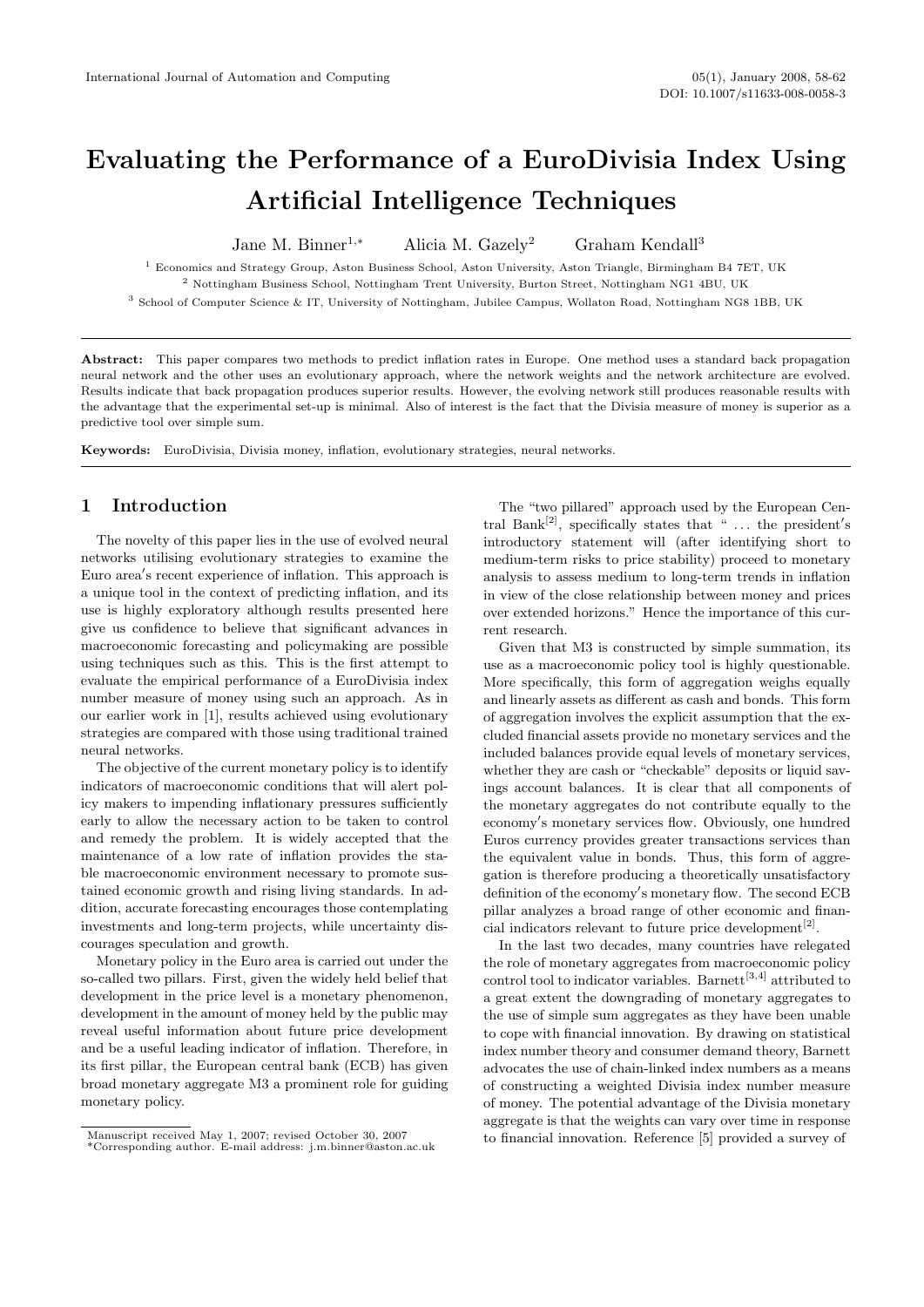the relevant literature, whilst [6] reviewed the construction of Divisia indices and associated problems.

#### 2 Data and forecasting model

In this study, the performance of a EuroDivisia monetary index is compared with that of the Euro simple sum index. Many economic indicators help predict inflation. For example, the literature [7] has shown that 168 variables can be used to forecast US inflation. In our study, instead of using so many variables, we limit the list to those that are more closely linked to inflation by economic theory or that have been regularly used in previous empirical studies. Thus, in keeping with our earlier work in [1], the variables required for multivariate forecasting are: inflation, monetary aggregates Euro M3 (SM3) and Euro Divisia M3 (DM3), short and long run interest rates and the opportunity cost variables of the corresponding simple sum and Divisia aggregates. These are quarterly seasonally adjusted data for the period 1980Q1 to 2000Q4, defined by the availability of the Euro area data. All data on monetary assets and their respective rates of return have been obtained from [8]. Inflation was constructed for each quarter as year-on-year growth rates of prices.

With respect to market interest rates, we consider a weighted average of 3-month money market interest rates and of 10 year government bond yields as representative of, respectively, short-term and long term market rates in the Euro area. These latter have also been taken directly from [8]. After allowing for lags, estimation is conducted using data from 1981Q2 to 1999Q1, while the remaining 7 observations (1999Q2 to 2000Q4) are kept for forecast evaluation (testing). Euro M3 is constructed by simply summing over the monetary components while the Divisia index is constructed using equation (9) in [5, pp. 2097]. The more usual form of the index is the log change form as follows:

$$
\ln M_t - \ln M_{t-1} = \sum_{i=1}^n s_{it}^* \left[ \ln m_{it} - \ln m_{i(t-1)} \right] \tag{1}
$$

where  $M_t$  denotes the Divisia monetary aggregate at time  $t, s_{it}^*$  is the share weight held of each component asset,  $m_{it}$ and  $m_{i(t-1)}$  are the average share held of asset i in t and  $t-1$ , respectively.

We use the Divisia price  $\mathrm{dual}^{[3]}$  as the opportunity cost variable for Divisia index. Following the work in [9], the opportunity cost variable for the simple sum aggregate is calculated as  $(R_t - r_t)$  where  $R_t$  is a long term interest rate and  $r_t$  is the own rate of Euro M3.

A model of the relationship between money and inflation was employed as the basis for our work that takes inflation in the current quarter to be a function of money measures in the four preceding quarters. The model also includes an autoregressive term, representing inflation for the preceding period.

This simple model is the preferred specification in our earlier neural network studies since it consistently outperforms even simpler model constructs. Simple and constant designs are chosen specifically to allow the information content of the monetary variables to be evaluated on an equal footing, even though it is virtually certain in this context that more accurate inflation forecasting models could be achieved with the inclusion of additional explanatory variables. In the same vein, we recognize that a more complex model design will almost certainly yield superior results. However, this paper focuses on a comparison of evolved neural networks utilizing evolutionary strategies with more traditional neural network techniques and so a simple model is thought to be more appropriate.

The model was tested in five variations, monetary index alone, short interest rate added, long interest rate added, both long and short interest rates added, and interest rate dual added. Interest rates were also lagged for four quarters to be consistent with the monetary indices.

#### 3 Trained neural network methodology

Artificial neural networks (ANNs)[10−12] consist of simple interacting processing units that are arranged in arbitrary layers with variable patterns of interconnectedness. Knowledge is represented as connection strengths (or weights) between connected units. Each processing unit spreads its activation to the connected units after combining and processing its input using some linear or non-linear activation function. Learning occurs when general recursive rules are applied to adapt these weights to produce desired output responses.

ANNs are becoming increasingly popular in economics and are used in a large variety of modeling and forecasting problems. The main reason for this increased popularity is that these models have been shown to be able to approximate any non-linear function arbitrarily close<sup>[13, 14]</sup>. Hence, when applied to a time series which is characterized by truly non-linear dynamic relationships, the ANN will provide a global approximation to this unknown non-linear relationship. Previous studies unveil the applicability of ANNs to modeling and forecasting in economics. Applications to inflation include [1, 7, 15-17].

Standard back-propagation networks $[12]$  were created using the Matlab neural networks toolbox. The transfer functions used were tan-sigmoid for the units in the hidden layer and linear for the output layer. The random seed was reset to a known value for each network to aid replication of the weights initialisation process, and the batch update method was used. Each network was trained for 2000 epochs. The number of hidden units was varied to take values between 1 and 8 inclusive, and the learning rate was also varied to give a range of 5 values between 0.001 and 0.05. This aimed to form a (relatively) small set of 40 network designs which have a good chance of convergence. Given two monetary indices and five variations of inputs, a total of 400 networks were run.

## 4 Evolving neural networks

Utilizing a back propagation network, as described in the previous section, produces good results as shown in Section 5. However, this approach can be labour intensive as the number of hidden neurons, the activation function, which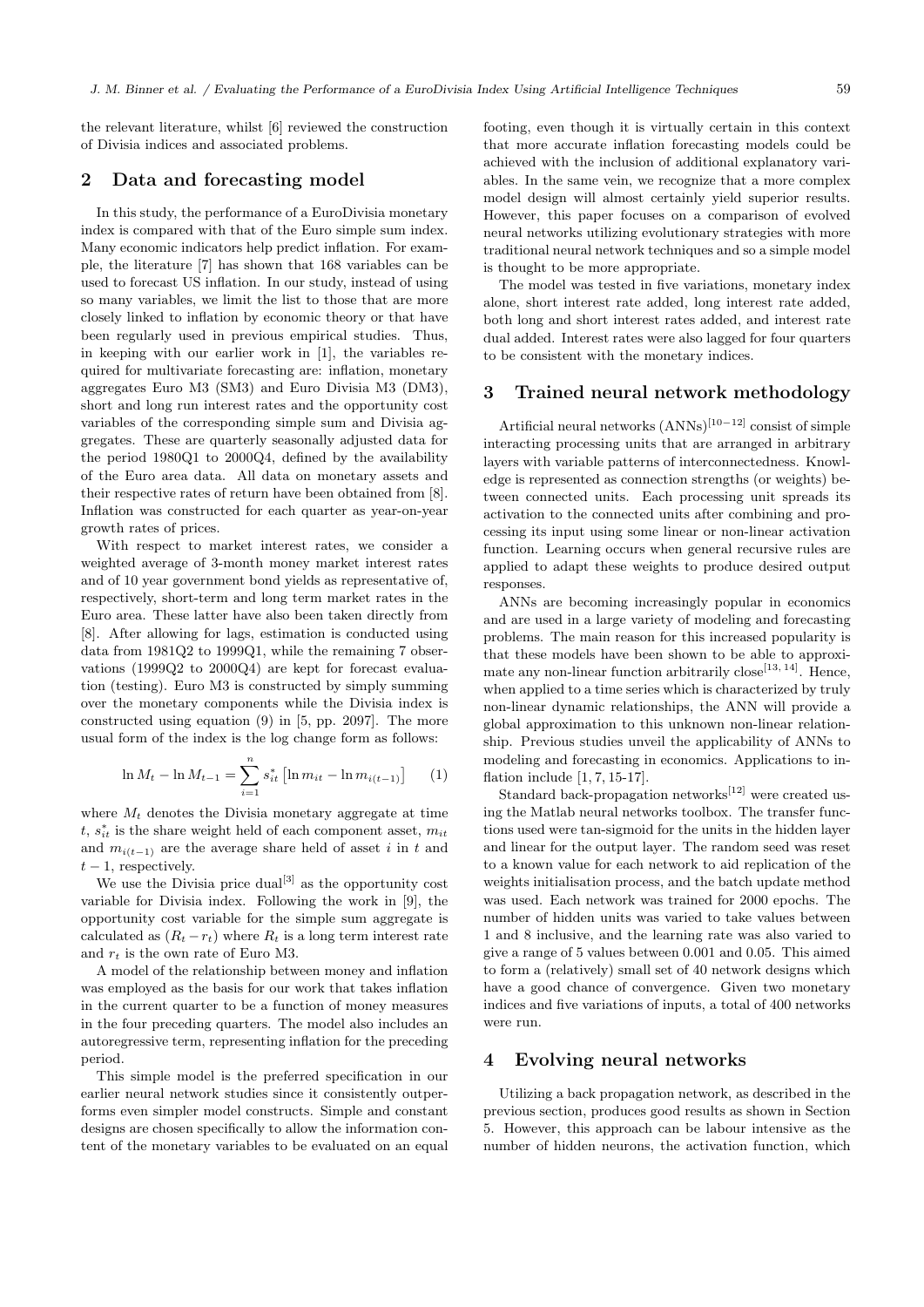inputs to use and so on must all be considered to arrive at a network that produces the required results. In an attempt to eliminate the need to conduct tests to define the various settings, we have experimented with an evolving network.

We decided to let the neural network evolve, but not only in the weights, which was the focus of our previous work. In this work we also let the structure of the network evolve as well as letting the evolutionary process decide which inputs are most relevant.

Networks using evolutionary strategies are closely related to genetic algorithms. Early evolutionary strategies only used a population of one single individual and only mutation as the mechanism for evolution. More recently, they have used a population size greater than one and crossover as well as mutation. However, for the optimization of real variables, they have been used with mutation rather than crossover. In this study, a larger population with mutation has been employed. The procedure is as follows.

A population of neural networks is instantiated. In this work, the population size is 20. The number of inputs range between 5 and 17. The previous quarter's inflation is always input (one input). Also, one of the measures of money (simple sum or Divisia) is also input (four neurons). Initially, the measure of money is selected at random. Optionally, we also input the dual measure (four neurons), short interest (four neurons), and long interest (four neurons).

The population of networks are evaluated and assigned a fitness value, based on how well they predict the out of sample values. The ten worst performing networks are deleted. The ten remaining networks are then copied to maintain a population size of twenty, and then they are mutated in some way. The mutation is drawn at random from the following operators:

Change weights. Change the weights in the network using a Gaussian random number with a mean of zero and a standard deviation of one.

Change measure. Randomly choose between simple sum and Divisia as the measure of money that is input to the network. The dual measure, if used, is also changed if necessary.

Reverse dual. If currently using the dual, then stop using it and vice versa.

Change activation function. Change the activation function by randomly choosing sigmoid or tanh.

Add hidden neuron. Add a neuron to the network hidden layer.

Delete hidden neuron. Delete a neuron from the hidden layer.

Change interest. Randomly decide whether to use long or short interest. Only one of the interest types is considered at any one time. That is, if we decide to consider long interest, we will also not make a change to the status of short interest in this generation.

The above process (evaluate, kill off the worst networks, copy the best ones, and mutate them) was carried out for 20 000 generations, and repeated six times.

#### 5 Results

Three standard forecasting evaluation measures were used to compare the predicted inflation rate with the actual inflation rate, namely, root mean squared error (RMSE), mean absolute difference (MAD), and mean absolute percent error (MAPE). Tables 1 and 2 show the best six results, using the MAPE criterion, from our two alternative experiments (trained network versus evolved network). The results are divided between in-sample (the training set) and out-of-sample (the validation set).

A comparison of the performance of the two alternative monetary constructs reveals that the Divisia formulation provides superior forecasts in 9 out of the 12 cases examined; DM3 is clearly superior based on the evolutionary strategy results, although the picture is a little less clear cut when the neural network results are considered.

Contrary to expectations, the price dual did not improve on the forecasting performance of the monetary aggregate. It appears that the price dual should be used primarily as a tool to stabilise demand for money functions, as implied by [18], and use of a price dual is certainly worthy of further investigation. Evidence presented here suggests that a short rate of interest adds value, alongside money, in forecasting future inflation in the Euro area.

A comparison of the evolved networks with the traditional trained neural networks reveals that the latter significantly outperform the evolved networks. The out of sample MAPE forecasts are roughly 50% lower in the case of the trained networks. However, the main advantage of the evolved network is the fact that the weights and network structure are evolved. This reduces the number of experiments that have to be carried out to find a suitable network structure and to determine which inputs are relevant to the problem at hand.

|          | Within sample |       | Out of sample |        |       | Input   | Hidden  | Divisia         | Interest     |
|----------|---------------|-------|---------------|--------|-------|---------|---------|-----------------|--------------|
| RMSE     | MAD           | MAPE  | <b>RMSE</b>   | MAD    | MAPE  | neurons | neurons | type            | type         |
| 0.002798 | 0.0022        | 6%    | 0.001568      | 0.0009 | 7%    | 9       | 3       | DM3             | <b>DUAL</b>  |
| 0.002262 | 0.0017        | $5\%$ | 0.001292      | 0.0009 | 7%    | 9       | 6       | SM3             | <b>DUAL</b>  |
| 0.002743 | 0.0021        | 6%    | 0.001025      | 0.0009 | 7%    | 13      | 8       | SM <sub>3</sub> | SHORT & LONG |
| 0.003100 | 0.0024        | 7%    | 0.001703      | 0.0010 | $7\%$ | 13      | 6       | SM3             | SHORT & LONG |
| 0.002739 | 0.0021        | 6%    | 0.001108      | 0.0009 | 7%    | 13      | 8       | DM3             | SHORT & LONG |
| 0.002834 | 0.0023        | 7%    | 0.001712      | 0.0010 | 8%    | 9       | 3       | DM3             | <b>DUAL</b>  |

Table 1 Trained neural network results (best 6 results)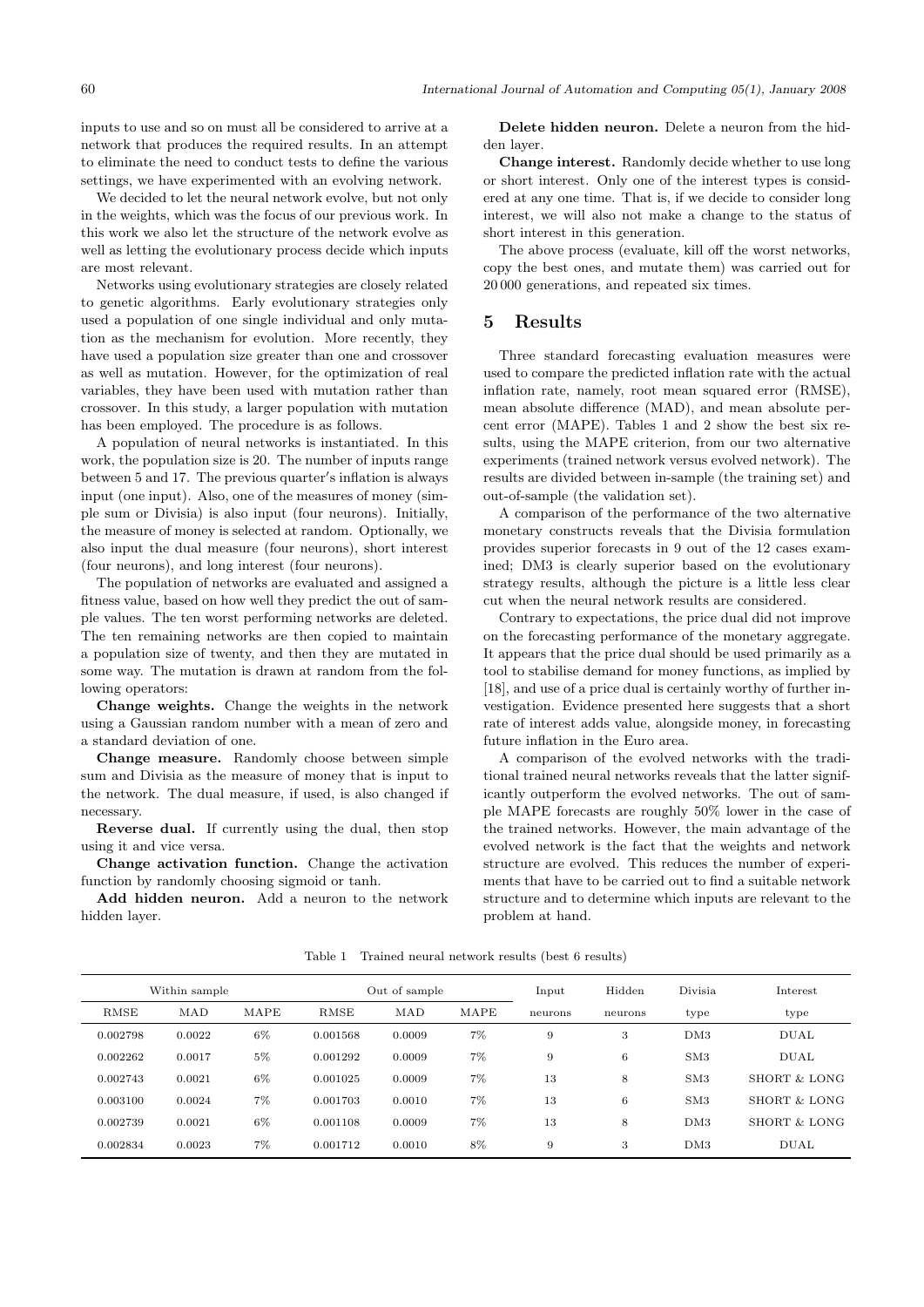Table 2 Evolved neural network results (6 results)

|          | Within sample |      | Out of sample |        |      | Input   | Hidden  | Divisia         | Interest     |
|----------|---------------|------|---------------|--------|------|---------|---------|-----------------|--------------|
| RMSE     | MAD           | MAPE | <b>RMSE</b>   | MAD    | MAPE | neurons | neurons | type            | type         |
| 0.011123 | 0.0083        | 21\% | 0.002721      | 0.0019 | 15%  | $\bf 5$ |         | DM3             | <b>NONE</b>  |
| 0.011074 | 0.0083        | 21\% | 0.002672      | 0.0019 | 15%  | $\bf 5$ |         | DM <sub>3</sub> | <b>NONE</b>  |
| 0.011047 | 0.0080        | 20%  | 0.002589      | 0.0018 | 14%  | 9       |         | DM <sub>3</sub> | <b>SHORT</b> |
| 0.011039 | 0.0083        | 21\% | 0.002705      | 0.0018 | 14%  | 5       |         | DM3             | <b>NONE</b>  |
| 0.010822 | 0.0078        | 20%  | 0.002410      | 0.0014 | 11%  | 9       |         | DM <sub>3</sub> | <b>SHORT</b> |
| 0.010772 | 0.0078        | 20%  | 0.002368      | 0.0014 | 11%  | 9       |         | DM3             | <b>SHORT</b> |

#### 6 Conclusions

Artificial Intelligence techniques in general and coevolution in particular are highly effective tools for predicting future movements in inflation. There is tremendous scope for further research into the development of these methods as new macroeconomic forecasting models. The evidence presented here provides overwhelming support for the view that Divisia indices are superior to their simple sum counterparts as macroeconomic indicators. It may be concluded that a money stock mismeasurement problem exists and the role of monetary aggregates in the major economies today has largely been relegated to one of a leading indicator of economic activity, along with a range of other macroeconomic variables.

However, further empirical work on Divisia money and, in particular, close monitoring of Divisia constructs may serve to restore confidence in former well established moneyinflation links. Empirical research has often stressed that both the composition and construction of monetary aggregates matter for gauging their value in empirical settings (see, for examples, [19-22]). Hence, the composition of the monetary aggregate will be the subject of our future research. Ultimately, it is hoped that money may be reestablished as an effective macroeconomic policy tool in its own right using techniques such as those presented here.

As a forecasting tool, non-linear techniques such as standard back-propagation networks and evolving neural networks have proved effective, and the evolved networks promise to allow a semi-automated approach whereby forecasts can be updated in the light of new data as time passes without the labour intensive model selection which is characteristic of the traditional approach.

## Acknowledgements

The authors thank Thomas Elger (Lund University, Sweden) and Barry Jones (State University of New York, US) for their helpful discussions during the development of this paper.

#### References

- [1] J. M. Binner, G. Kendall, A. M. Gazely. Evolved vs. Trained Neural Networks: An Evaluation of UK Risky Money. In Proceedings of International Conference on Computational Economics and Finance, Global Business and Economics Review, to be published.
- [2] European Central Bank. The Outcome of the ECB's Evaluation of Its Monetary Policy Strategy. ECB Monthly Bulletin, pp. 87–102, 2003.
- [3] W. A. Barnett. The User Cost of Money. Economic Letters, vol. 1, no. 2, pp. 145–149, 1978. Reprinted in The Theory of Monetary Aggregation, W. A. Barnett, A. Serletis (eds.), North-Holland, Amsterdam, Holand, Chapter 1, pp. 6–10, 2000.
- [4] W. A. Barnett. Economic Monetary Aggregates: An Application of Index Number and Aggregation Theory. Journal of Econometrics, vol. 14, no. 1, pp. 11–48, 1980. Reprinted in The Theory of Monetary Aggregation, W. A. Barnett, A. Serletis (eds.), North-Holland, Amsterdam, Holand, Chapter 2, pp. 11–48, 2000.
- [5] W. A. Barnett, D. Fisher, A. Serletis. Consumer Theory and the Demand for Money. Journal of Economic Literature, vol. 30, no. 4, pp. 2086–119, 1992. Reprinted in The Theory of Monetary Aggregation, W. A. Barnett, A. Serletis (eds.), North Holland, Amsterdam, Holand, pp. 389– 427, 2000.
- [6] L. Drake, A. W. Mullineux, J. Agung. One Divisia Money for Europe. Applied Economics, vol. 29, no. 3, pp. 775–786, 1997.
- [7] J. H. Stock, M. W. Watson. Forecasting Inflation. Journal of Monetary Economics, vol. 44, no. 2, pp. 293–335, 1999.
- [8] L. Stracca. Does Liquidity Matter? Properties of a Synthetic Divisia Monetary Aggregate in the Euro Area. Oxford Bulletin of Economics and Statistics, vol. 66, no. 3, pp. 309–331, 2004.
- [9] H. Lutkepohl, J. Wolters. A Money Demand System for German M3. Empirical Economics, vol. 23, no. 3, pp. 371– 86, 1998.